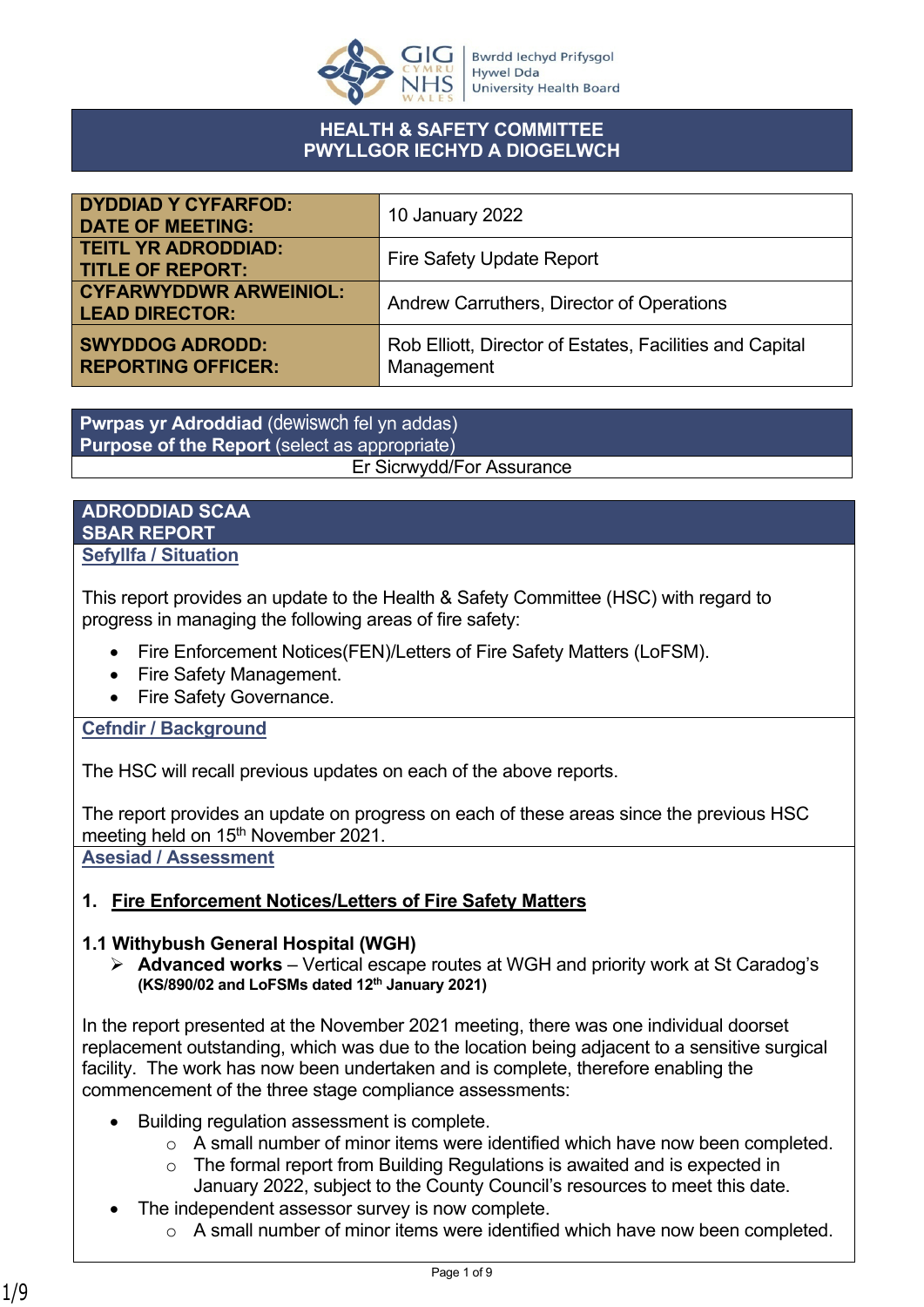The Mid and West Wales Fire & Rescue Service (MWWFRS) will be invited to inspect the doors which is envisaged will be undertaken in January 2022, subject to their availability.

Subject to the above being completed satisfactorily, this Fire Enforcement Notice will be removed by MWWFRS.

All of the above adjustments of programme have been fully briefed to MWWFRS.

 **Phase 1** – All remaining horizontal escape routes at WGH, all remaining work at St Caradog's and St Nons, all work at Kensington, St Thomas, Springfield, Sealyham and Pembroke County Blocks **(FEN KS/890/03, FEN KS/890/05 and LOFSM completion date April 2022)**

At the previous HSC meeting, the programme for completion of this phase was reported for completion in late August 2022. At this time, the Supply Chain Partner (SCP) was reviewing the impact of the overboarding works as required by MWWFRS on the overall programme. The original programme did not include this element of work, as the decision remained pending by MWWFRS.

The SCP has now submitted their assessment of the impact of the "overboarding" of the existing partition walls as requested by MWWFRS and has been reviewed by the external Project Management Team.

As a result of the significant additional works, the anticipated completion date for the works has been assessed by the Project Management Team as the end of December 2022.

The MWWFRS has been fully briefed on this programme adjustment required to support their decision on overboarding, and are fully supportive of the adjustment to the compliance dates and will provide written confirmation of this early in the new year.

COVID-19 continues to impact on progressing the work due to the close proximity of some aspects of this fire work to clinical areas.

The SCP and Project Management Team continue to review all options of mitigating delays by progressing with alternative areas to maintain progress, however this is hugely challenging given the clinical pressures in place on our acute sites.

Regular dialogue continues with MWWFRS to update any adjustments to programme on this phase of works. The Enforcing Officers have personally viewed the activities on site, fully understand the challenging work required and are supportive of Hywel Dda University Health Board's (HDdUHB) actions and will work collectively with regard to adjusting Enforcement Notices dates.

**Phase 2** – All departments/ ward areas/ risk rooms **(FEN KS/890/04)**

Phase 2 works remain on programme to be completed by April 2025.

The Project Management Team together with HDdUHB have established the resource needs of the SCP to develop the Business Justification Case (BJC). These resource schedules are being reviewed by the Health Board Project Manager and Cost Advisor.

Subject to Welsh Government (WG) support for this, it is anticipated that the Business Case work will commence in March 2022 for circa seven months. This would allow a mobilisation of works in the third quarter of 2022/23.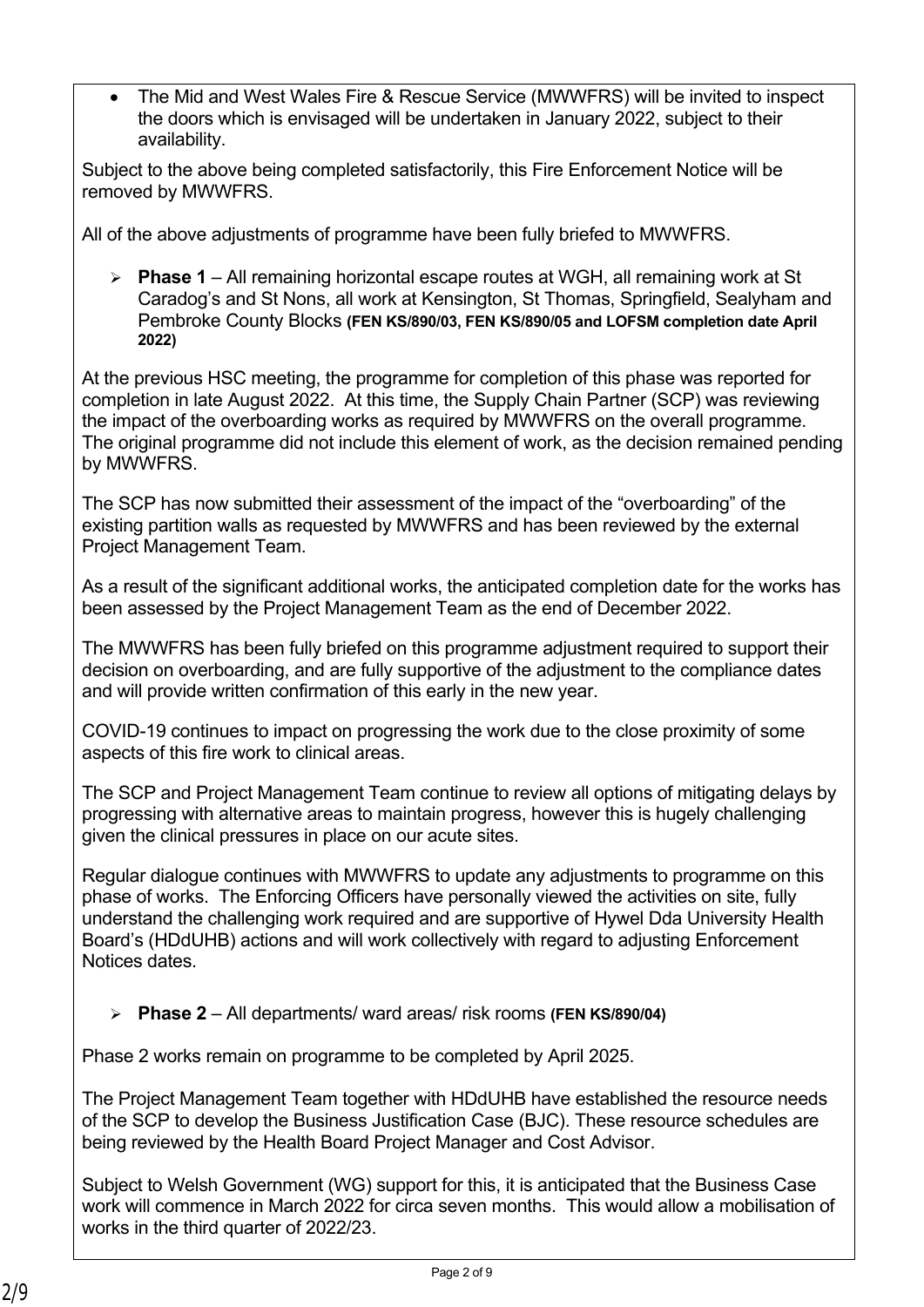A programme completion date will be confirmed following the due diligence work undertaken as part of the project planning for technical solutions to this phase of work.

At this point, confidence remains that the April 2025 date can be achieved, however this will be required to be reviewed when the Business Case work is completed. The matter has been discussed with MWWFRS and they appreciate that a revision may be required to this programme should the nature of the works dictate that an additional period becomes necessary.

# **Decant Arrangements to support Phase 2 Work**

Following WG support to the fees required to develop the BJC for the Decant Ward, the Business Case development is now well underway.

The anticipated BJC submission date to WG is April/May 2022. .

This would support the decant ward being available to HDdUHB in early 2023, and will align closely with the revised completion date for Phase 1 which is currently envisaged as December 2022.

The continuous programme of delivery through the Advanced Work Phase, Phase 1 and Phase 2 is fully supported by MWWFRS.

# **1.2 Glangwili Hospital (GGH)**

**Advanced works** – All vertical escape routes at GGH **(FEN KS/890/07)**

At GGH, the completion of the three outstanding doorsets which were reported at the November 2021 HSC meeting remain outstanding, due to restrictions on contractors access due to their proximity to COVID-19 related facilities. A completion date is not in place in light of the lack of access to these areas due to the ongoing COVID-19 position.

Discussions are being undertaken with MWWFRS to ascertain whether it is possible to take a pragmatic approach to this and in effect sign off the Enforcement Notices associated with these works and move these three doors to be included in the formal Phase 1 works.

In order to maintain progress, the three phase approval process as used in WGH has commenced.

- Building regulation assessment is planned for January 2022.
- The independent assessor survey is now complete.
	- $\circ$  A number of minor issues have been identified which are being progressed between the assessor with the third party accredited fire door installer.
- The MWWFRS will be invited to inspect the doors which is envisaged will begin February 2022, subject to their availability.

Subject to the above being completed satisfactorily, this Fire Enforcement Notice will be removed by MWWFRS.

 **Phase 1** – All remaining horizontal escape routes at GGH **(FEN KS/890/08 Completion Date July 2022)**

The BJC for Phase 1 at GGH was submitted to WG in September 2021. In contrast to the WGH Business Case, WG submitted two separate sets of scrutiny questions, which were fully responded to at the end of October 2021.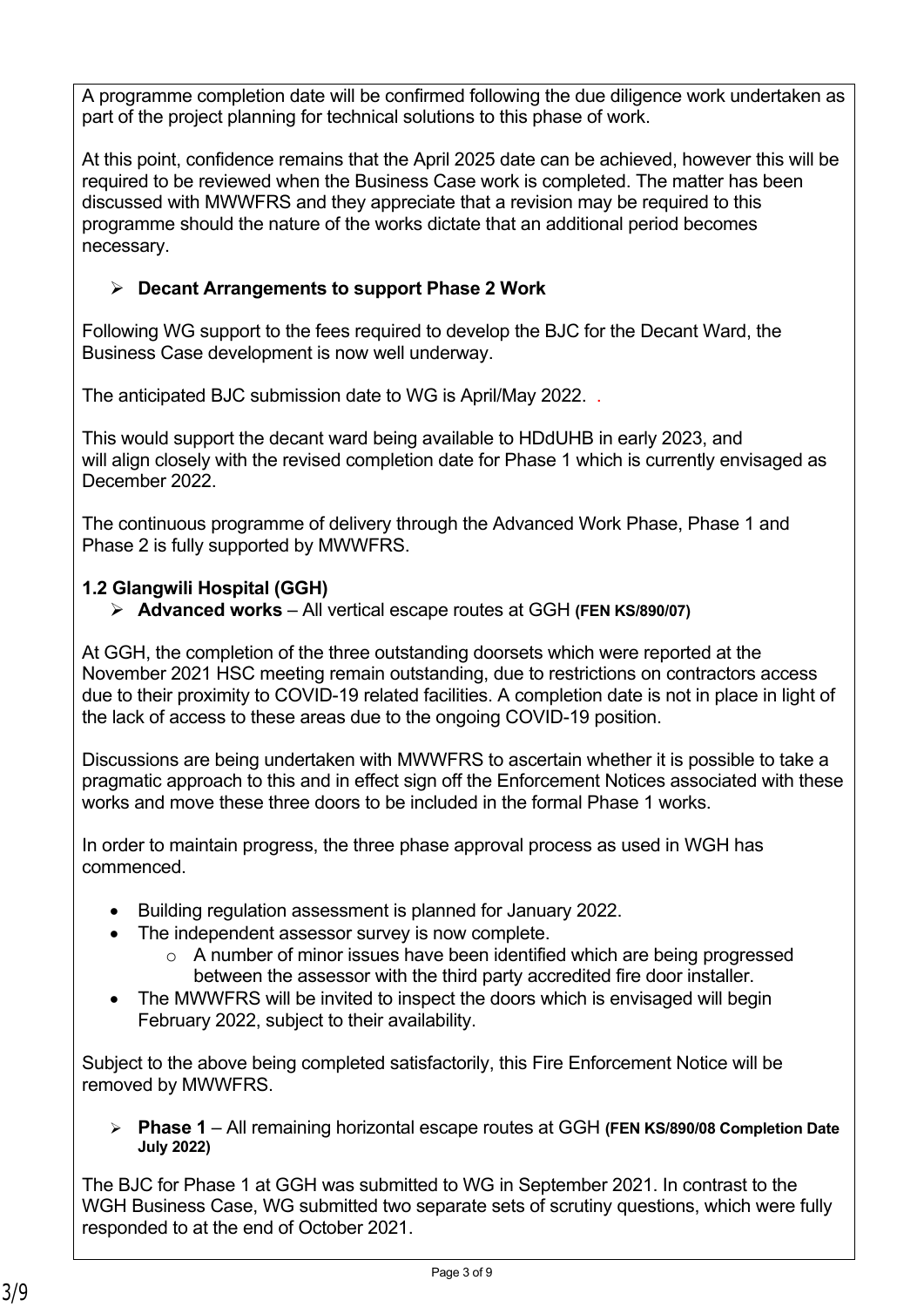HDdUHB received WG approval at the end of November 2021 in the sum of circa £16.5m.

HDdUHB promptly instructed the contractor to mobilise, however given the proximity to the Christmas break, the initial work to establish site accommodation, etc., will not be completed until early January 2022.

The current forecast completion date for Phase 1 is February 2023, however this will need to be reviewed when site set up is completed and physical works commence on the Fire Safety programme.

HDdUHB continues to keep MWWFRS fully up-to-date with any adjustments to programme on this phase of works. They are fully aware of the above timescales and have advised that they are planning a site visit at an appropriate time in 2022 to confirm any extension required.

**Phase 2** – All departments/ ward areas/ risk rooms **(FEN KS/890/09)**

Phase 2 remains on programme to be completed by April 2024.

Following the approval to the Phase 1 Business Case at the end of November 2021, the Project Management Team in conjunction with the HDdUHB Team have reviewed the overall programme for Phases 1 and 2 to ensure there is an alignment between the end of Phase 1 and commencement of Phase 2 to ensure a continuous work programme.

In order to deliver this alignment, it is envisaged that the Business Case work for Phase 2 will now commence in March/April 2022. The work to establish the necessary resource plans and WG support will be undertaken ahead of this date.

This would indicate a completion of the Business Case process in circa October 2022. Allowing time for WG scrutiny and approval indicates a start date for mobilisation for the contractor in circa February 2023.

It is important to note that the Phase 2 works will again be extremely complex in delivering fire enforcement works to busy clinical areas. The due diligence work required during the Business Case development will confirm both commencement dates and programme delivery dates for this work.

A formal programme completion date will be confirmed following the due diligence work undertaken as part of the project planning for technical solutions to this phase of work.

At this point, confidence remains that the April 2024 completion date is achievable, however this will be confirmed upon completion of the detailed Business Case work.

Discussions have been undertaken with MWWFRS who appreciate that a revision may be required to the programme should the nature of the works dictate that an additional period becomes necessary.

## **1.3 Additional Letters of Fire Safety Matters**

- $\triangleright$  Tregaron
	- Letter issued  $12<sup>th</sup>$  May 2021.
	- All actions have now been completed as required on the LOFSM from MWWFRS.
	- Arrangements are being undertaken for MWWFRS to confirm sign off appropriately.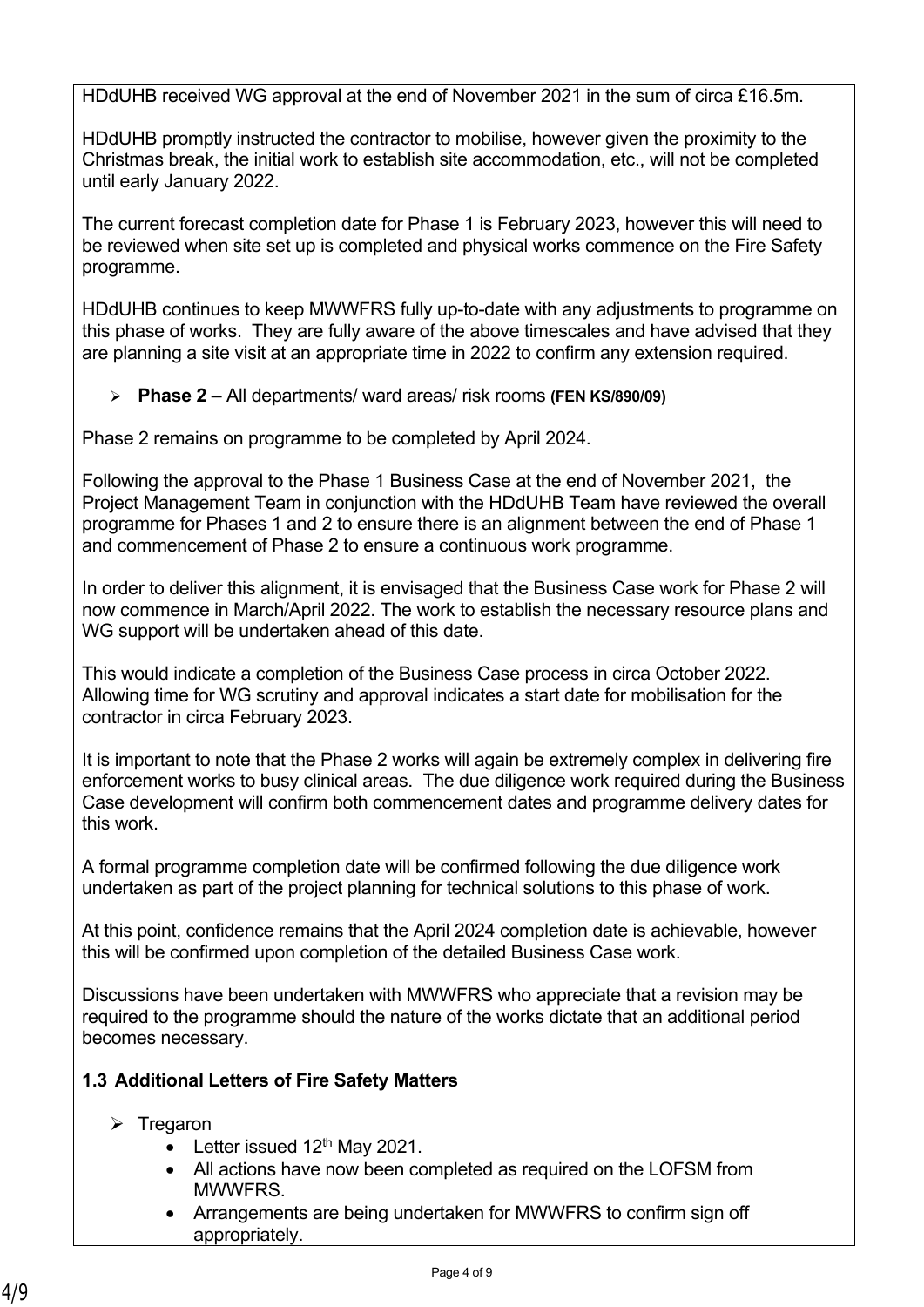- $\triangleright$  GGH
	- $\bullet$  Letter issued 8<sup>th</sup> June 2021.
	- All actions have now been completed as required on the LOFSM from MWWFRS.
	- Arrangements are being undertaken for MWWFRS to confirm sign off appropriately.
- Greville Court
	- $\bullet$  Letter issued 16<sup>th</sup> June 2021.
	- All HDdUHB items are complete.
	- Remaining items are fully the responsibility of ATEB (Housing Association).
	- MWWFRS are fully aware of the above, and formal visits are awaited from MWWFRS and formal sign off is expected early in the New Year.
- ▶ Bronglais General Hospital (BGH) Main Building
	- $\bullet$  Letters issued 30<sup>th</sup> June 2021, 2<sup>nd</sup> July 2021 and 7<sup>th</sup> July 2021.
	- The LOFSM has a significant number of requirements, however there is no FEN action placed on HDdUHB for BGH.
	- The delivery of the action plan can be separated into 2 parts:
		- $\div$  Part 1
			- o The LoFSM requires HDdUHB to replace a significant number of fire doors and fire stopping in these areas.

Agreement has been made with MWWFRS regarding an initial phase to deliver on the requirements of this part of the notice. This will be in a phased approach with the initial phase being focused on all fire doors and compartmentation works for all vertical escape stairways within BGH.

This project remains on programme to complete in May 2022.

Following the delivery of Phase 1, further work is necessary to comply with this element of LoFSM. HDdUHB is currently discussing with MWWFRS the phasing of this work in order to deliver on their requirement within this LoFSM. When this agreement has been concluded with MWWFRS, further discussion will be undertaken with WG concerning resource and delivery on these requirements through the Business Case process.

HDdUHB has offered to present to MWWFRS a comprehensive review of all investment plans relating to Fire Investment within HDdUHB. As part of this, the delivery plan for the remaining works noted above in BGH will also be presented. This offer has been well received by MWWFRS and a mutually convenient date is awaited for Senior Officers from the service to present this position. The Director of Operations, as the Executive Director responsible for fire Safety, is also fully committed to attending this presentation.

- $\div$  Part 2
	- $\circ$  With the exception of the Items above in part 1, two items remain outstanding.
		- Fire stopping to plant rooms, etc. remains on programme for a January 2022 completion date.
		- **Emergency lighting work. This remains on programme to be** delivered by March 2022.
- $\triangleright$  BGH Residential Blocks
	- $\bullet$  4 individual LoFSM Issued 16<sup>th</sup> June 2021.
	- $\bullet$  The project is now out to tender with a return date of 20<sup>th</sup> January 2022.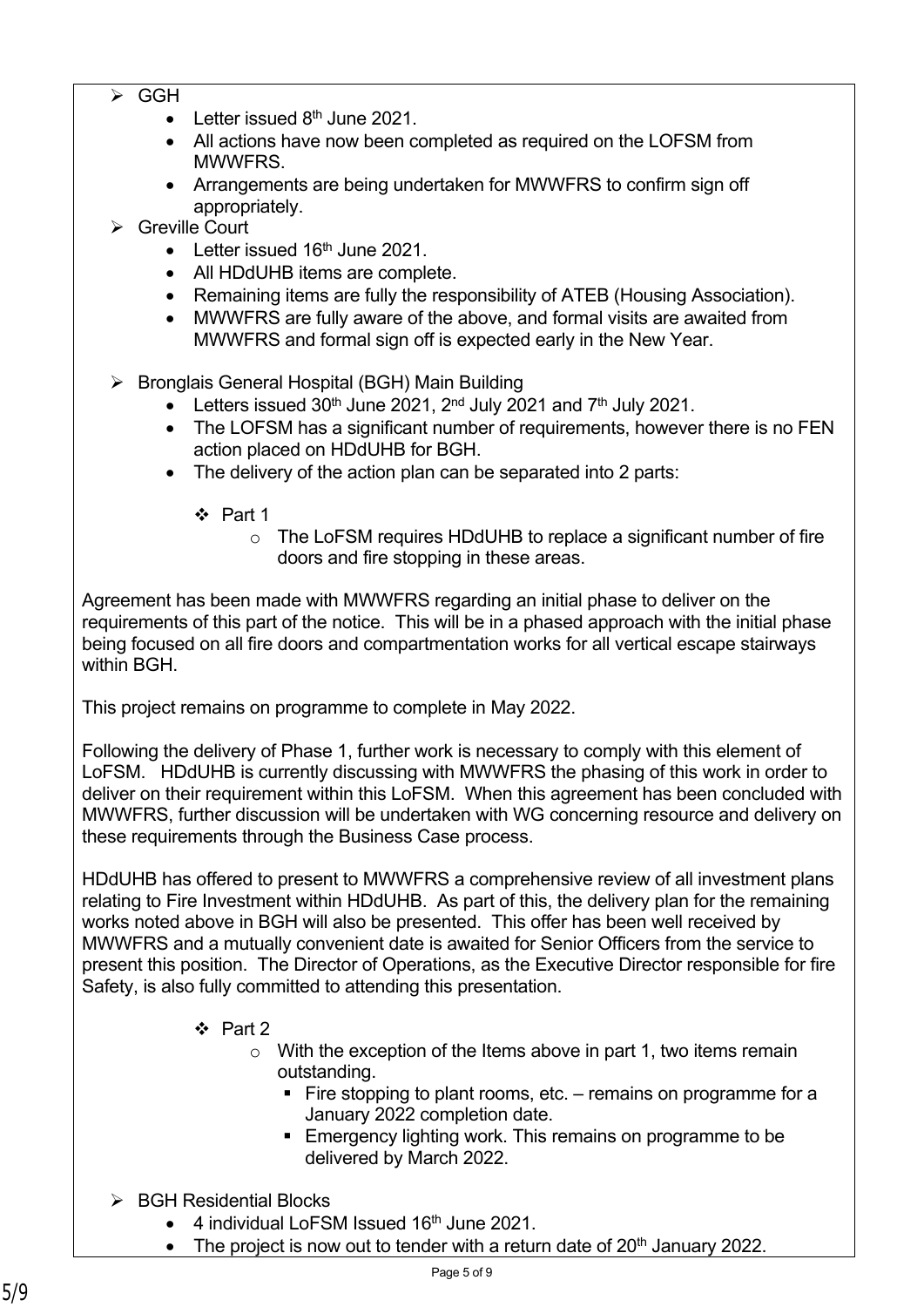- Plans are in place to commence on site with the project in April 2022, with a forecast completion date of June 2022.
- Collaborative working is continuing with the MWWFRS in order to confirm and agree any update to delivery dates as required.

# $\triangleright$  WGH

- LOFSM issued 12<sup>th</sup> December 2021
- An action plan is currently being developed to address the small number of items identified in the LOFSM and will be discussed with the MWWFRS in the New Year.

## **2. Fire Safety Management Update**

## **2.1 Fire Risk Assessments (FRAs)**

- As at 13<sup>th</sup> December 2021, there were 20 overdue FRAs.
- A further 19 will be on line imminently and it is planned that the total 39 FRAs will be completed by February 2022. It had been originally planned that there would be a zero overdue position for December 2021, however, a number of challenges have recently been experienced within the Team, including a staff requirement to attend essential external training courses and some internal changes to the Team (the promotion of GGH Fire Safety Advisor to Head of Fire Safety). This has subsequently delayed the completion target date. Completion of the FRAs is therefore being prioritised based on order of risk.

## **2.2 Boris Fire Risk Assessment Management System**.

Procurement has now been completed on the Boris system. The testing of the software on a selection of data has now been concluded. The testing proved positive and confirmed that operational expectations can be fulfilled with this system. It is anticipated that the system will be fully implemented by the end of January 2022. This was originally planned for the end of December 2021 with on-site training scheduled, however, due to IT delays concerning receiving system handsets, a revised date has been agreed for January 2022.

# **2.3 Fire Safety Training**

The tables below indicate the performance figures as at  $12<sup>th</sup>$  August 2021, 29<sup>th</sup> October 2021, and subsequently 1<sup>st</sup> December 2021 for all three levels of fire safety training.

#### **As at 12th August 2021**

| <b>Competence Name</b>                            | <b>Assignment</b><br>Count | <b>Required</b> | <b>Achieved</b> | Compliance % |
|---------------------------------------------------|----------------------------|-----------------|-----------------|--------------|
| NHSICSTFIFire Safety - 2 Years                    | 11063                      | 11063           | 7938            | 71.75%       |
| 100 LOCAL Fire Safety Level 2 - 1<br>YearlGeneral | 5265                       | 5265            | 642             | 12 19%       |
| 100 LOCAL Fire Safety Level 3 - 1<br>YearlGeneral | 296                        | 296             | 91              | 30 74%       |

## **As at 29th October 2021**

| <b>Competence Name</b>                         | <b>Assignment Count</b> | <b>Require</b> | <b>Achieved</b> | Compliance % |
|------------------------------------------------|-------------------------|----------------|-----------------|--------------|
| NHS CSTF Fire Safety - 2 Years                 | 11187                   | 11187          | 8255            | 73.79%       |
| 100 LOCAL Fire Safety Level 2 - 1 Year General | 5293                    | 5293           | 1719            | 32.48%       |
| 100 LOCAL Fire Safety Level 3 - 1 Year General | 293                     | 293            | 90              | 30.72%       |

#### **As at 1st December 2021**

| <b>Competence Name</b>         | <b>Assignment Count</b> | <b>Required</b> | <b>Achieved</b> | Compliance % |
|--------------------------------|-------------------------|-----------------|-----------------|--------------|
| NHS CSTF Fire Safety - 2 Years | 1275                    | 11275           | 8449            | 74.94%       |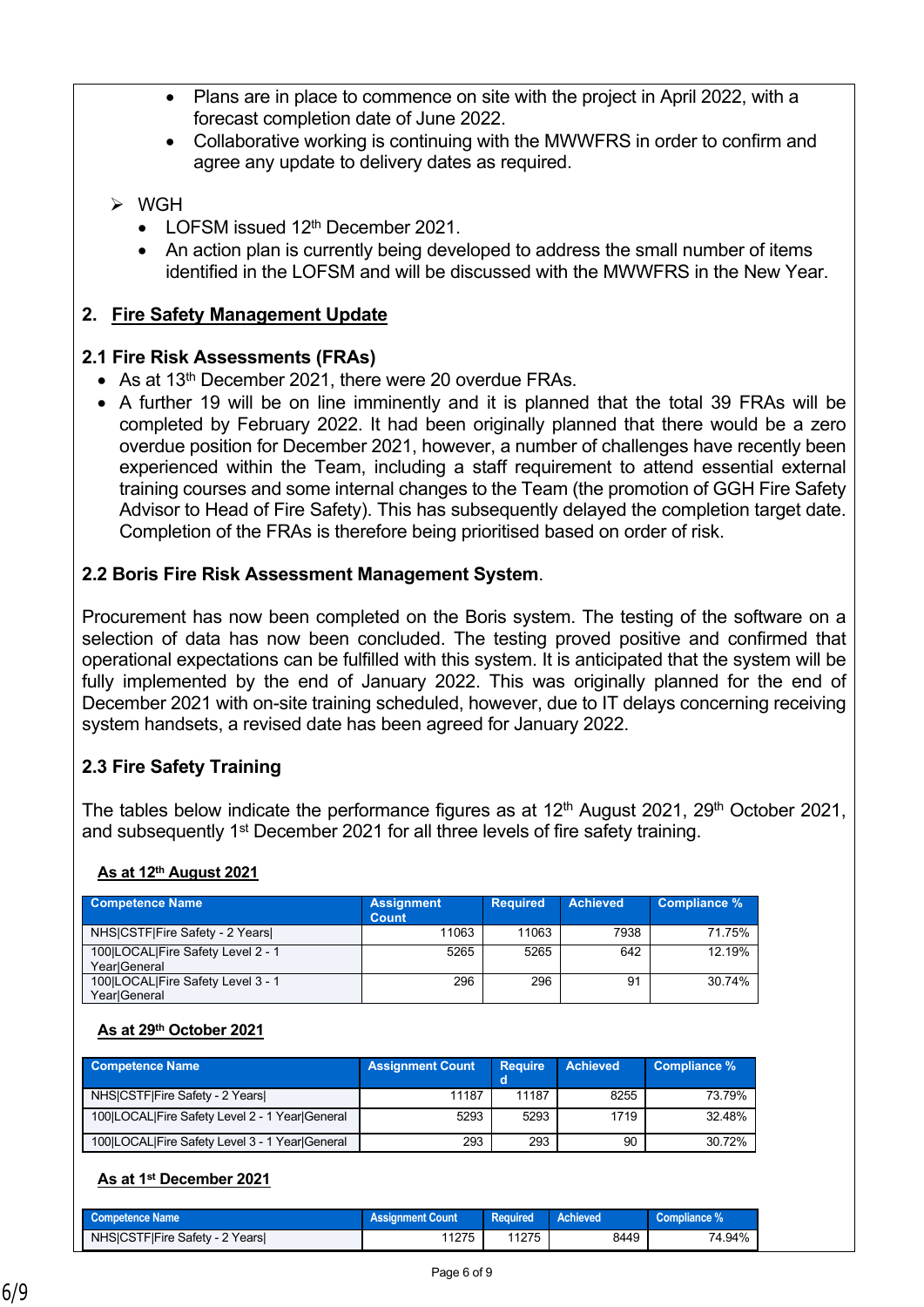| 100ILOCALIFire Safety Level 2 - 1 YearlGeneral | 5291 | 5291 | 1997 | 37.74% |  |
|------------------------------------------------|------|------|------|--------|--|
| 100ILOCALIFire Safety Level 3 - 1 YearlGeneral | 287  | 287  | 94   | 32.75% |  |

As noted above, a marked improvement to Fire Training L2 compliance has been made from August to December 2021. This reflects the roll out of the MS Teams Fire Training programme, which commenced in early August 2021. Despite seeing only a small increase in the last few months (which is linked to staff pressures, rotas and availability) confidence remains that the training capacity is now in place to achieve an 80% target by the end of the financial year for L2. This will be dependent, however on the support of line management etc., being able to release staff to attend training sessions.

Sessions are currently being extended and new dates will be made available via a Global e-mail in the New Year. Reminders will also be issued regarding the importance of attending this training.

In addition, L2 face to face training has been reinstated (socially distanced) which is now available to be booked with respective Fire Safety Advisors (this is being reviewed regularly in line with ongoing COVID-19 restrictions).

Despite also offering L3 face to face training sessions across HDdUHB, which continue into January 2022, there have only been very low numbers of staff attending. It is therefore proposed that from February 2022, an online training programme for L3 (similar to that of L2) will be introduced, whereby staff can book directly via the Electronic Staff Record (ESR). This will be monitored carefully and developments will be reported in the future.

As this course is only applicable to a relatively small number of staff, there is confidence that there is capacity in place to achieve 80% compliance by the end of March 2022. However, given the current pressures on staff rotas etc., this will be dependent on staff availability to attend.

# **1. 2.4 Head of Fire Safety Management – Replacement**

Following the formal interviews on 8<sup>th</sup> November 2021, a new Head of Fire Safety Management has been appointed. Mr Richard Jupp, who is currently employed as Fire Safety Advisor at the GGH site, has been appointed to this management role. The position is a development role, which includes a specific competence requirement which will be developed over the initial 24 months of employment. This will be a requirement to achieve the full pay band for this post.

Support for this approach is being provided by the Head of Fire Safety at NHS Wales Shared Services Partnership (NWWSSP) and a structured learning pathway will be in place from January 2022 to allow Mr Jupp to successfully develop into the role after an appropriate period.

In the interim period, whilst this development is underway, gratitude is expressed to the Head of Fire Safety at NWWSSP who will be working closely with the HDdUHB Compliance Team to mitigate any gaps in expertise as Mr Jupp develops his full knowledge of this role.

# **3. Fire Safety Governance Update**

As reported at the previous HSC meeting, the only item remaining for action is:

*Item 1.6: To undertake an audit against the Fire Safety Policy to ascertain the UHB's compliance against it.*

Committee members have previously been assured that an update would be provided in relation to this action following recruitment to the post of Head of Fire Safety Management. This action is now fully completed from a Fire Safety Team perspective. As with previous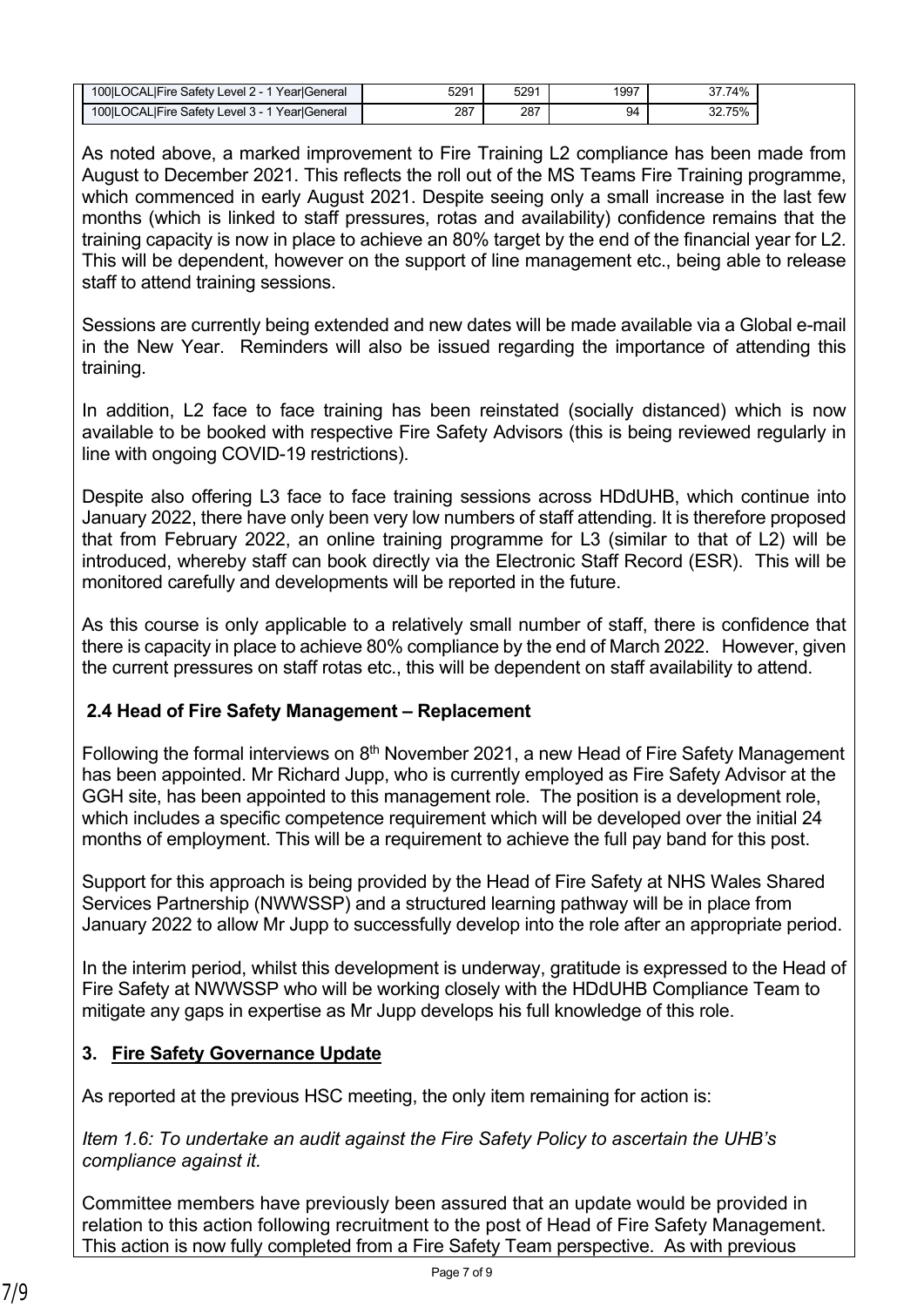actions from the Fire Safety Audit, formal sign off will be sought by the Head of Quality and Governance to provide full assurance to HSC.

**Argymhelliad / Recommendation**

The Health & Safety Committee is requested to:

- Note the content of this report and acknowledge the work achieved to strengthen fire safety compliance.
- Note that further updates will be presented at future HSC meetings.

| Amcanion: (rhaid cwblhau)                                                  |                                                                                                                                  |
|----------------------------------------------------------------------------|----------------------------------------------------------------------------------------------------------------------------------|
| <b>Objectives: (must be completed)</b>                                     |                                                                                                                                  |
| <b>Committee ToR Reference:</b><br>Cyfeirnod Cylch Gorchwyl y<br>Pwyllgor: | 3.11 Ensure reports and factual information from<br>external regulatory agencies are acted upon within<br>achievable timescales. |
| Cyfeirnod Cofrestr Risg Datix a                                            | Estates and Facilities Risk No 813 Score 15                                                                                      |
| Sgôr Cyfredol: Datix Risk Register<br><b>Reference and Score:</b>          |                                                                                                                                  |
| Safon(au) Gofal ac lechyd:<br>Health and Care Standard(s):                 | 2.1 Managing Risk and Promoting Health and Safety                                                                                |
| Nodau Gwella Ansawdd:<br><b>Quality Improvement Goal(s):</b>               | No Avoidable Deaths                                                                                                              |
| <b>Amcanion Strategol y BIP:</b><br><b>UHB Strategic Objectives:</b>       | Not Applicable                                                                                                                   |
| <b>Amcanion Llesiant BIP:</b><br><b>UHB Well-being Objectives:</b>         | 10. Not Applicable                                                                                                               |
|                                                                            |                                                                                                                                  |

| <b>Gwybodaeth Ychwanegol:</b><br><b>Further Information:</b>                                                                                                      |                                                    |
|-------------------------------------------------------------------------------------------------------------------------------------------------------------------|----------------------------------------------------|
| Ar sail tystiolaeth:<br>Evidence Base:                                                                                                                            | MWWFRS and extensive site based survey information |
| <b>Rhestr Termau:</b><br><b>Glossary of Terms:</b>                                                                                                                | Contained within the body of the report            |
| Partïon / Pwyllgorau â<br>ymgynhorwyd ymlaen llaw y<br>Pwyllgor lechyd a Diogelwch:<br>Parties / Committees consulted<br>prior to Health and Safety<br>Committee: | Not Applicable                                     |

| <b>Effaith: (rhaid cwblhau)</b><br>Impact: (must be completed)    |                                             |
|-------------------------------------------------------------------|---------------------------------------------|
| <b>Ariannol / Gwerth am Arian:</b><br><b>Financial / Service:</b> | <b>Funding sought from Welsh Government</b> |
| <b>Ansawdd / Gofal Claf:</b><br><b>Quality / Patient Care:</b>    | Not Applicable                              |
| <b>Gweithlu:</b><br><b>Workforce:</b>                             | Delivering a safe working environment       |